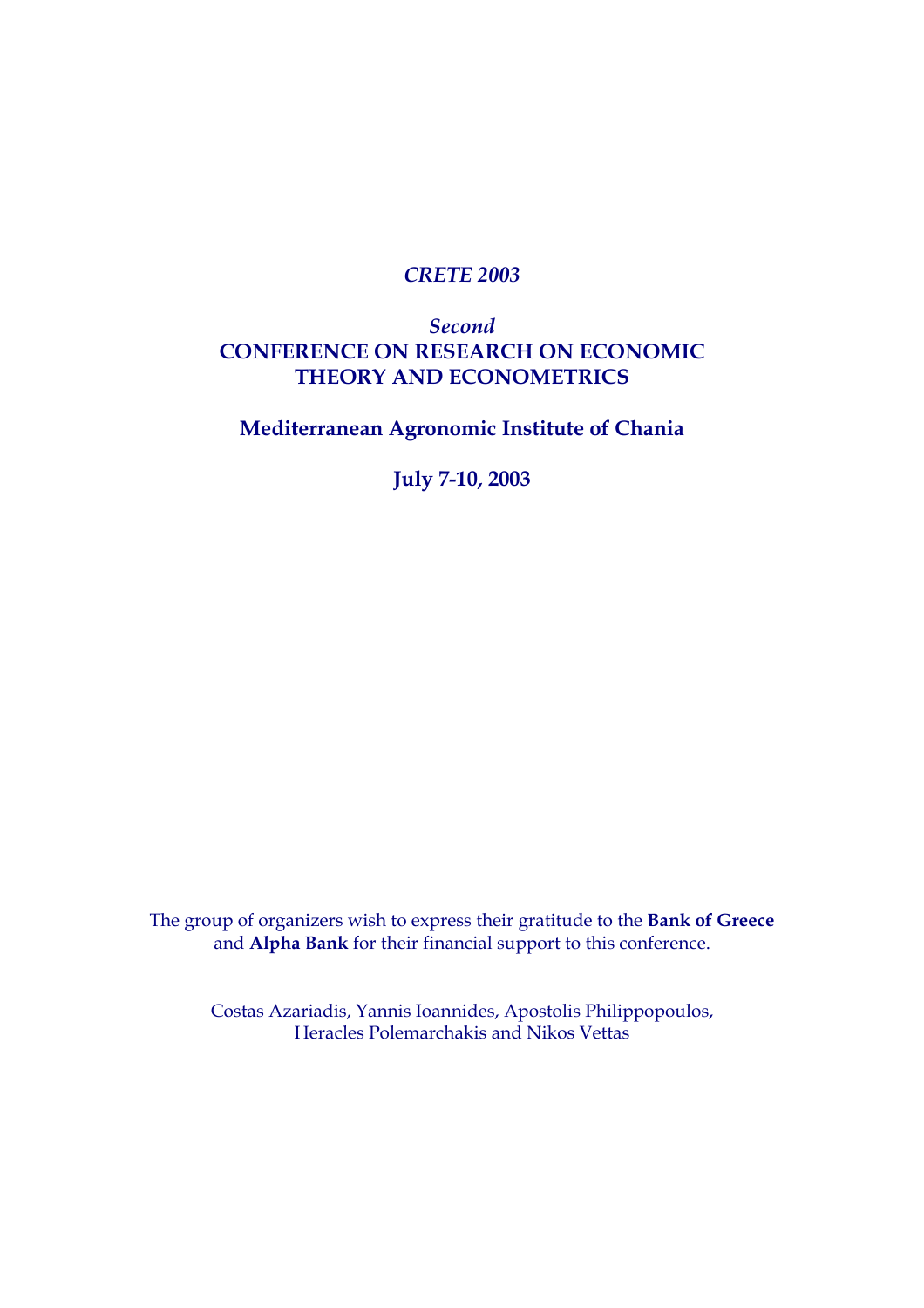## **SUNDAY**, July 6

**7:45 - 9:00pm** *Informal get-together*  At the MAICh students' lounge (restaurant/bar)

# **MONDAY, July 7**

**9:00 – 11:15 Macroeconomics** Chair: Costas Azariadis

George-Marios Angeletos (MIT) "Idiosyncratic Production Risk, Growth and the Business Cycle" [with Laurent Calvet (Harvard and NYU)] *Discussant*: Harris Dellas (University of Bern)

Harris Dellas (University of Bern) "Inflation Targeting" [with Fabrice Collard (CNRS-GREMAQ)]

*Discussant*: Apostolis Philippopoulos (Athens Univ. of Economics and Business)

Marika Karanassou (Queen Mary, University of London) "A Reappraisal of the Inflation-Unemployment Tradeoff" [with Hector Sala (Universitat Autonoma de Barcelona), Dennis Snower (Birbeck College, University of London)]

*Discussant*: Peghe Braila (University of Milan-Bicocca)

**11:15 – 11:45** *Coffee* 

### **11:45 – 1:15 Prices and Markets I** Chair: Emmanuel Drandakis

Herakles Polemarchakis (Brown University) "Money and prices under uncertainty" [with Tomo Nakajima (Brown University)] *Discussant*: Dimitris Tsomocos (University of Oxford)

Emmanuel Petrakis (University of Crete) "Endogenous Contracts under Bargaining in Competing Vertical Chains" [with Chrysovalantou Milliou (EIU-Florence) and Nikos Vettas (Athens University of Economics and Business)

*Discussant*: Lampros Pehlivanos (Athens University of Economics and Business)

**1:15 - 2:30** *Lunch* 

**2:30– 4:45 Finance** Chair: Elias Tzavalis

Yannis Bilias (University of Cyprus) "The Distribution of Gains from the Access to Stocks" [with Michael Haliassos (University of Cyprus)] *Discussant*: Menelaos Karanasos (University of York)

Christos Giannikos (Baruch College) "On the Consequences of State Dependent Preferences for the Pricing of Financial Assets" [with Jean-Pierre Danthine (University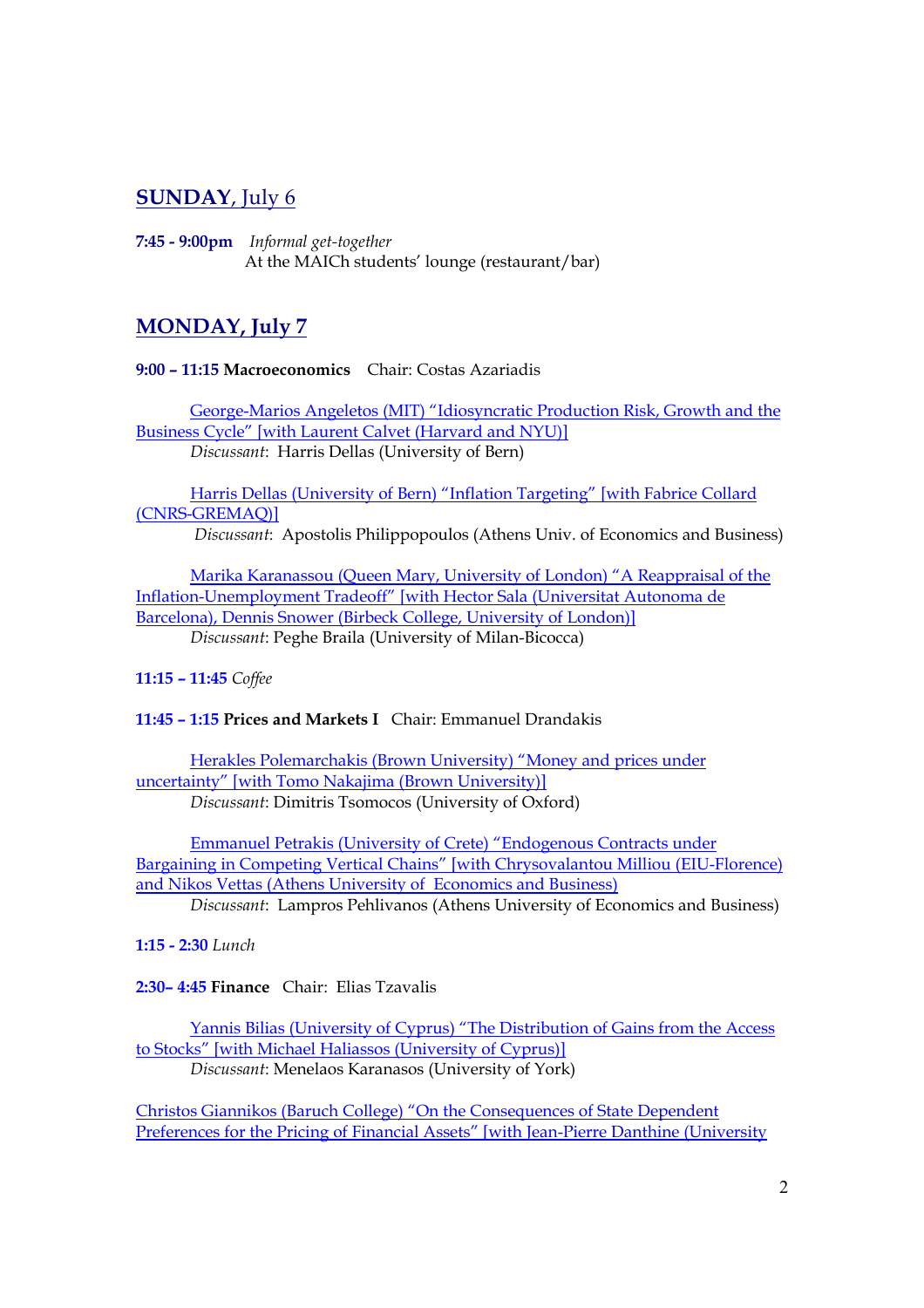de Lausanne, FAME and CEPR), John Donaldson (Columbia University), and Hany Guirguis (Manhattan College)] *Discussant*: George-Marios Angeletos (MIT)

Menelaos Karanasos (University of York) " The Volume-Volatility Relationship and the Opening of the Korean Stock Market to Foreign Investors after the Financial Turmoil in 1997" [with J. Kim (University of York)]

*Discussant*: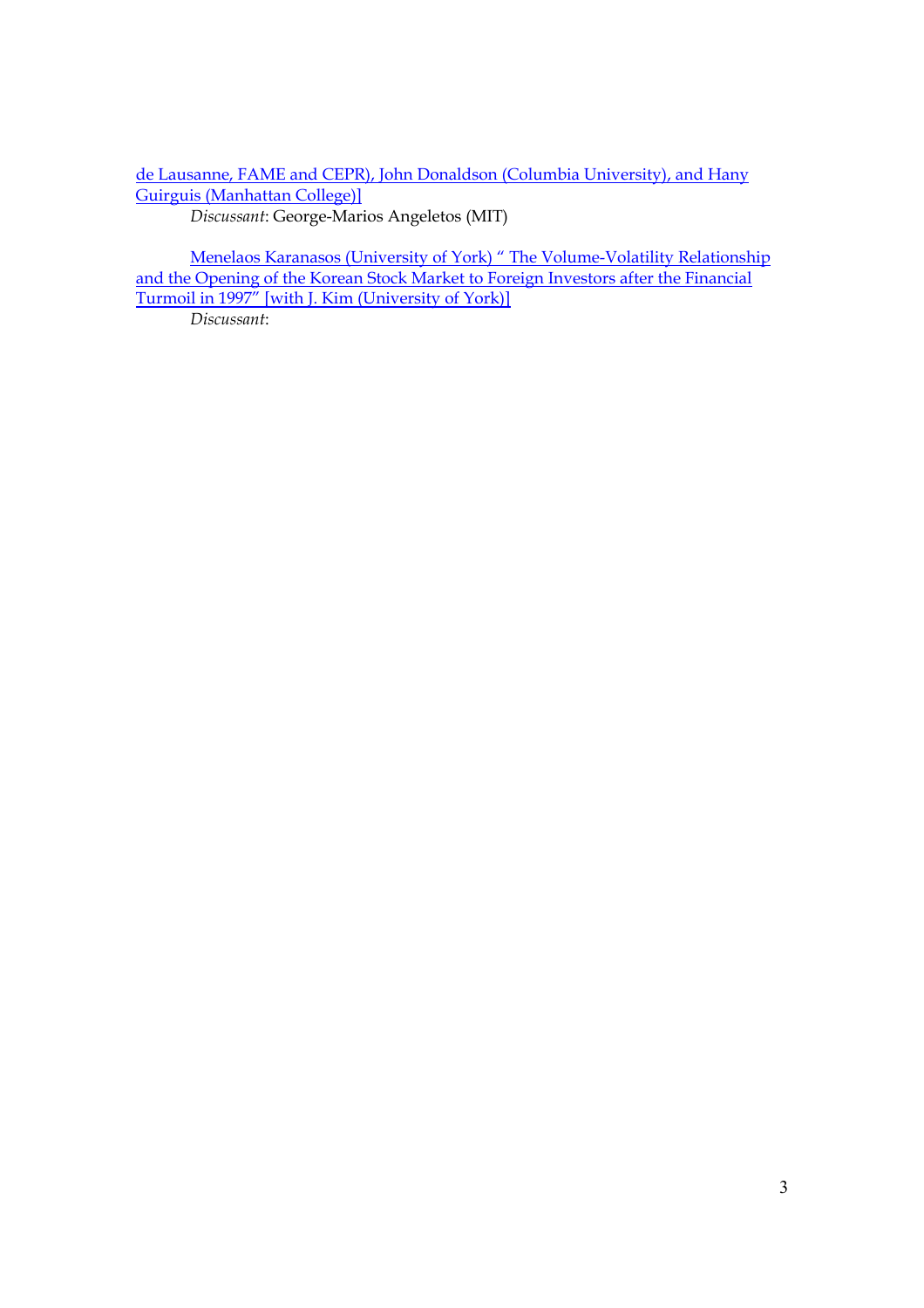## **TUESDAY, July 8**

#### **9:00 – 11:15 Prices and Markets II** Chair: Yiannis Katsoulakos

Charalambos Aliprantis (Purdue University) "Non-market Options, Nonexistence of Equilibria, and Non-linear Prices" [with Paulo Monteiro (EPGE/FGV) and Rabee Tourky (University of Melbourne)]

*Discussant*: Emmanuel Petrakis (University of Crete)

George Bitros (Athens University of Economics and Business) "A Rehabilitation of Economic Replacement Theory" [with Elias Flytzanis (Athens University of Economics and Business)]

*Discussant*: Yiannis Katsoulakos (Athens University of Economics and Business)

Lampros Pehlivanos (Athens University of Economics and Business) "Auctioning with a Split Mind: Privatization under Political Constraints" [with Maria Angeles de Frutos (Universidad Carlos III de Madrid)]

*Discussant*: Nikos Vettas (Athens University of Economics and Business)

- **11:15 11:45** *Coffee*
- **11:45 1:00 The contribution of Michael Magdalinos to Econometrics** Chair: Yiannis Ioannidis

Aris Spanos (Virginia Tech) Elias Tzavalis (Queen Mary & Westfield College, University of London)

- **1:00 2:15** *Lunch*
- **2:15 3:45 Econometric Theory session in memory of Michael Magdalinos** Chair: Ekaterini Kyriazidou

Aris Spanos (Virginia Tech) "Where do Statistical Models Come From? The Problem of Specification Uncertainty in Empirical Modeling" [with Anya McGuirk (Virginia Tech)]

*Discussant*: Yiannis Ioannidis (Tufts University)

Thanasis Stengos (University of Guelph) "Non-parametric Specification Testing of Non-nested Econometric Models" [Qi Li (University of Texas A&M)] *Discussant*: Ekaterini Kyriazidou (UCLA)

Elias Tzavalis (Queen Mary & Westfield College, University of London) "Option Pricing Under Discrete Shifts in Stock Returns" [with Kyriakos Chourdakis (Queen Mary & Westfield College, University of London)]

*Discussant*: Yiannis Billias (University of Cyprus)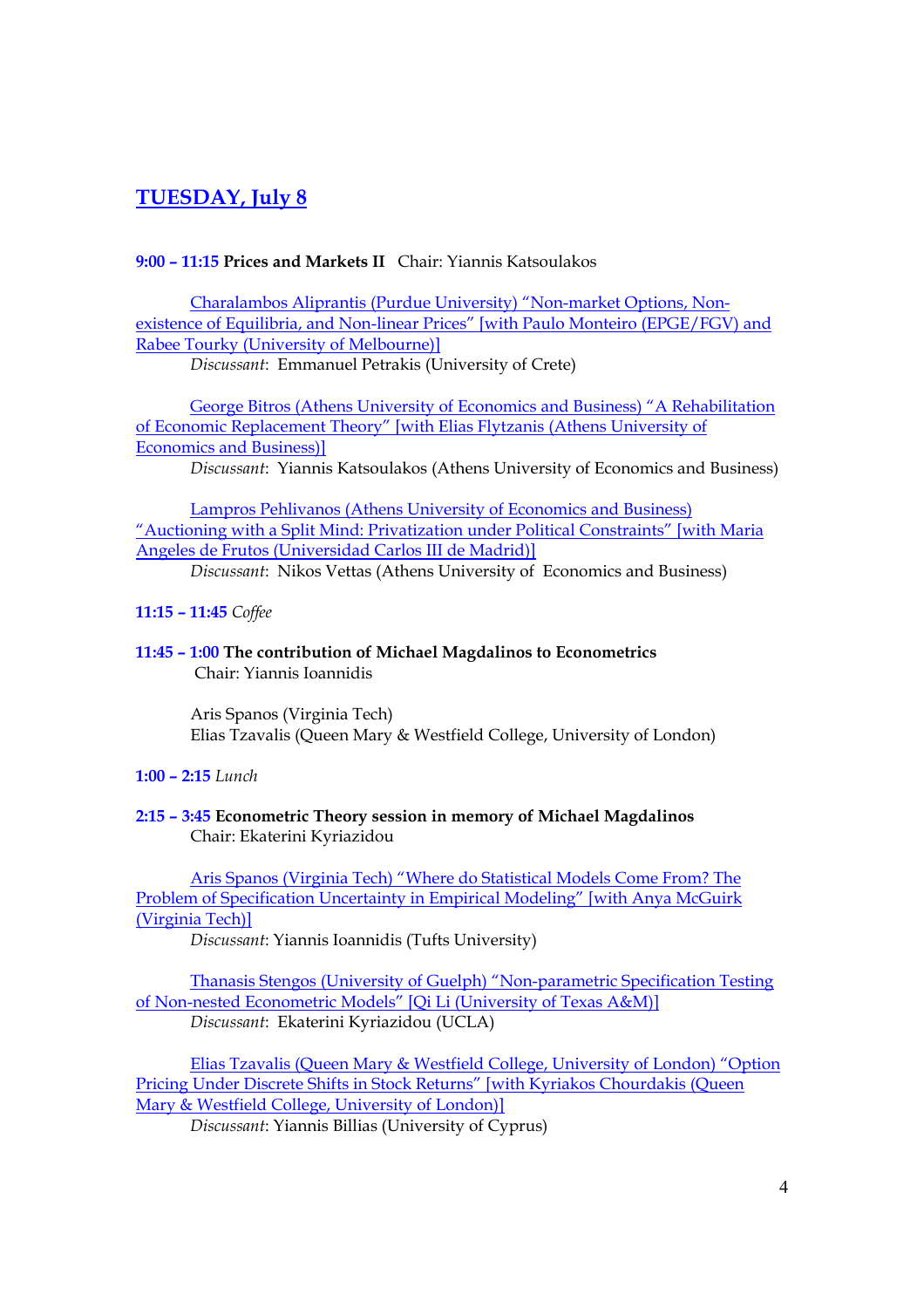## **WEDNESDAY, July 9**

### **9:00 – 10:30 Debt and Prices** Chair: Herakles Polemarchakis

Costas Azariadis (UCLA) "Endogenous Debt Constraints in Lifecycle Economies" [with Luisa Lambertini (UCLA)]

*Discussant*: Michael Haliassos (University of Cyprus)

Marios Zachariadis (Louisiana State University) "The Impact of International Borders on Price Dispersion" [with Mario Crucini (Vanderbilt University) and Chris Telmer (Carnegie Mellon University)]

*Discussant*: Kostas Axarloglou (Democritian University of Thrace)

### **10:30 – 11:00** *Coffee*

**11:00 – 12:15 Applied Microeconomics Lecture** Chair: Charalambos Aliprantis

Yannis Ioannides (Tufts University) "The Evolution of City Size Distributions" [(with Xavier Gabaix, MIT)]

### **12:15-1:45 Political Economy** Chair: George Bitros

Christos Kotsogiannis (University of Exeter) "Political Uncertainty and Policy Innovation" [with Robert Schwager (ZEW Mannheim)] *Discussant*: Minas Vlassis (University of Ioannina)

Miltos Makris (University of Exeter) "Capital Market Integration and Tax Competition: The Political Economy Perspective" [with Ben Lockwood (University of

Warwick)]

*Discussant*: Antony Pavlopoulos (National Telecommunications Authority)

**1:45-3:00** *Lunch* 

### **3:00-5:30 Selected presentations** Chair: Apostolis Philippopoulos

Includes (list to be finalized):

Iordanis Petsas (University of Scranton) "Sustained Comparative Advantage in a Model of Schumpeterian Growth without Scale Effects"

Anthony Pavlopoulos (National Telecommunications and Post Commission) "Demand and Growth"

George Bitsakakis (Oxford) "Bounded Rationality and Dynamic Determinacy of Equilibrium"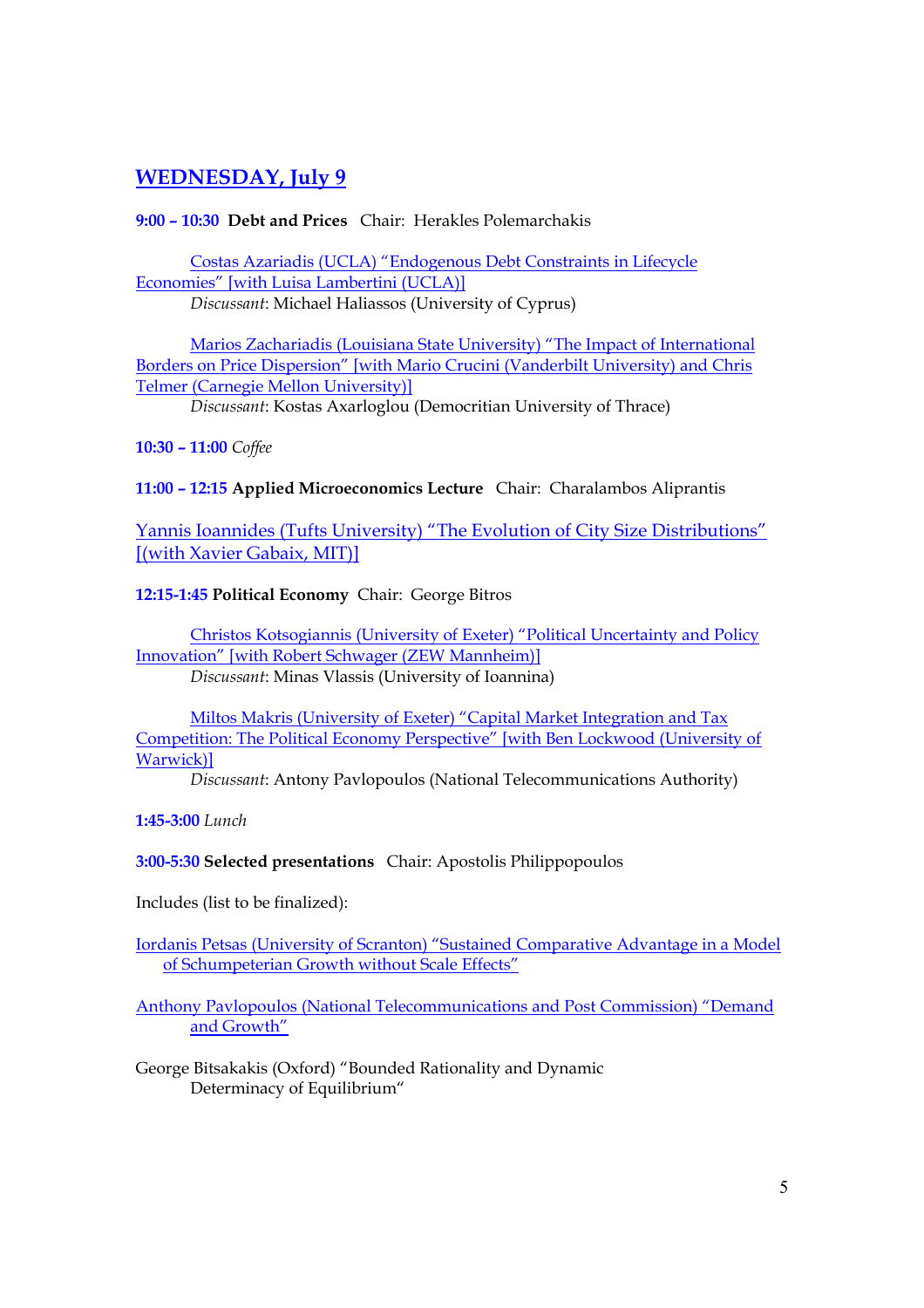- Peghe Braila (University of Milan-Bicocca) "Some Results on a CAMP with Home-Production"
- Krina Griva (AUEB, Econ doctoral candidate) "Two-part tariff pricing with homogeneous goods" (with Nikos Vettas, AUEB)

Charalambos Christou (AUEB, Econ - doctoral candidate) "Informative advertising and product differentiation" (with Nikos Vettas, AUEB)

- Leonidas Rombolis (AUEB, Finance doctoral candidate) "Nonparametric Estimation of State-Price Densities Using Characteristics Functions and Option Prices" (with Elias Tzavalis, Queen Mary, University of London)
- Elisavet Lykoyianni (Leuven doctoral candidate) "Optimal Mode of Foreign Market Entry: The Effect of R&D Expenditures and Innovation Spillovers"

Additional papers - to be announced

#### **5:30- 6:00 Poster session**

**8:30** *Conference Dinner*